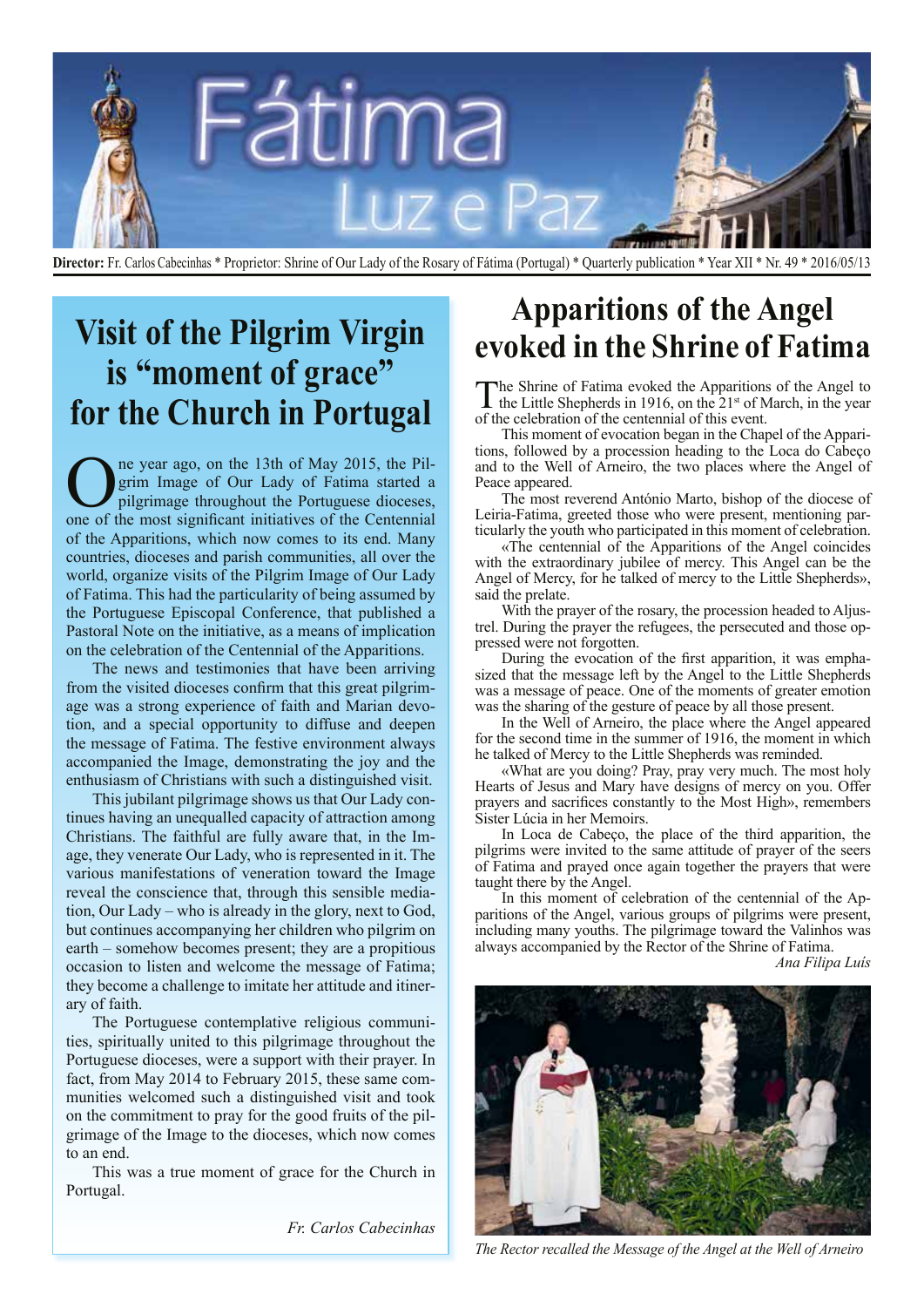# **The Shrine of Fatima receives in 2017 the general meeting of the Association**



*Organizers of the general meeting of ARS visited Fatima*

The Shrine of Fatima will receive the congress and general<br>meeting of the (French) Association of Shrine Rectors in January 2017.

«This congress will bring together the Rectors of the Shrines, but there will be something more to it, as it will allow for the meeting of the members of Marian associations who develop Marian devotion and prayer in their different places», said to Fatima Light and Peace Fr. Vincent Gallois, the president of the Association of Shrine Rectors, who came to Fatima with Paul Berrou, the rector of the Shrine of Sainte-Anne de La Palud, to prepare that meeting of 2017, precisely in the beginning of the commemorative year of the Centennial of the Apparitions of Our Lady in Cova da Iria.

This meeting, entitled «In the heart of her time, Mary and the Church, sign of hope», taken from the verse of the Apocalypse: "A great sign appeared in heaven, a woman", will bring together around one hundred participants, representing various Marian Shrines.

«Our goal is to reflect and pray about this theme. In our association, besides the congress, we develop a spiritual path. We come to the Shrine to know it and experience its own path», added Fr. Vicent Gallois.

«For us it is particularly significant to be able to talk about and show Fatima, taking the participants to make an experience of a pilgrim who comes here», said the rector of the Shrine, Fr. Carlos Cabecinhas.

On the other hand, «it is an opportunity to receive those who are responsible for the shrines, who often are also organizers of pilgrimages to Fatima», observes the responsible for the Shrine of Cova da Iria.

The choice of the Shrine of Fatima was confirmed in the meeting of the Association of the French Shrines in January, in Le Puy-en-Velay.

The Association of Shrine Rectors is a french association that integrates «all French Catholic Shrines» and «some» from Belgium, Switzerland, Portugal and Lebanon.

The meeting in Le Puy-en-Velay, where there is a Marian Shrine, was a moment of reflection on the «phenomenon of pilgrimage and its religious and anthropologic values»

*Carmo Rodeia*

### **Shrine of Fatima offers a statue to archbishop of Aracaju**

**of Shrine Rectors** The Bishop of Leiria-Fatima has offered a statue of Our<br> **of Shrine Rectors** Exactly of Fatima to the Archdiocese of Aracaju, in the **L** Lady of Fatima to the Archdiocese of Aracaju, in the Brazilian state of Sergipe.

> The meeting with Mgr. António Marto and the Archbishop of Aracaju, Mgr. José Lessa, was held in Fatima at the House of Our Lady of Mount Carmel, with the presence of the rector of the Shrine and the parish priest of Our Lady of Fatima of Aracaju, two relics of Blessed Francisco and Jacinta were offered on behalf the Postulation.

> "We hope that this statue carries the Message of Fatima which is the message of a mother who visits her children in the most painful moments of their lives and conveys to them the face of Jesus and his mercy," said Mgr. Antonio Marto in a few words of welcome.

> The Archdiocese of Aracaju was created on January 3, 1910, the Bull *Divine disponente clementia* of Pope Pius X, following the dismemberment of the Archdiocese of *São Salvador da Bahia.*

> Divided into four vicariates, which administer 89 parishes, mostly dedicated to Our Lady of Fatima, this archdiocese expresses "a great devotion to Our Lady of Fatima."

> "Last year, when the Pilgrim Statue was in Brazil, we had the chance to receive her and it was a great feast that involved even the administrative, political and judicial local entities " said the Archbishop underlining that "her presence helped to renew hearts, to restore families in quarrel and promoted the reconciliation ", stressed Mgr. José Lessa who is the Archbishop of Aracaju since August 1998.

> The rector of the Shrine, Fr. Carlos Cabecinhas, said it is "a pleasure" to receive Brazilian pilgrims, and stressed the "unity in this faith and devotion to Our Lady of Fatima." Additionally, he added "Brazil is, at this time, the country that has more devotees of Our Lady of Fatima."

> The parish community of Our Lady of Fatima of Aracaju has scheduled a pilgrimage to Cova da Iria Shrine this year in November, and also to France and Italy.

> During the meeting, the Bishop of Leiria-Fatima also made an appeal to the Diocesan of Aracaju to pray "for the canonization of the shepherds".

> > *Carmo Rodeia*



*Fatima Parish of Aracaju realizes a pilgrimage to the Shrine in November*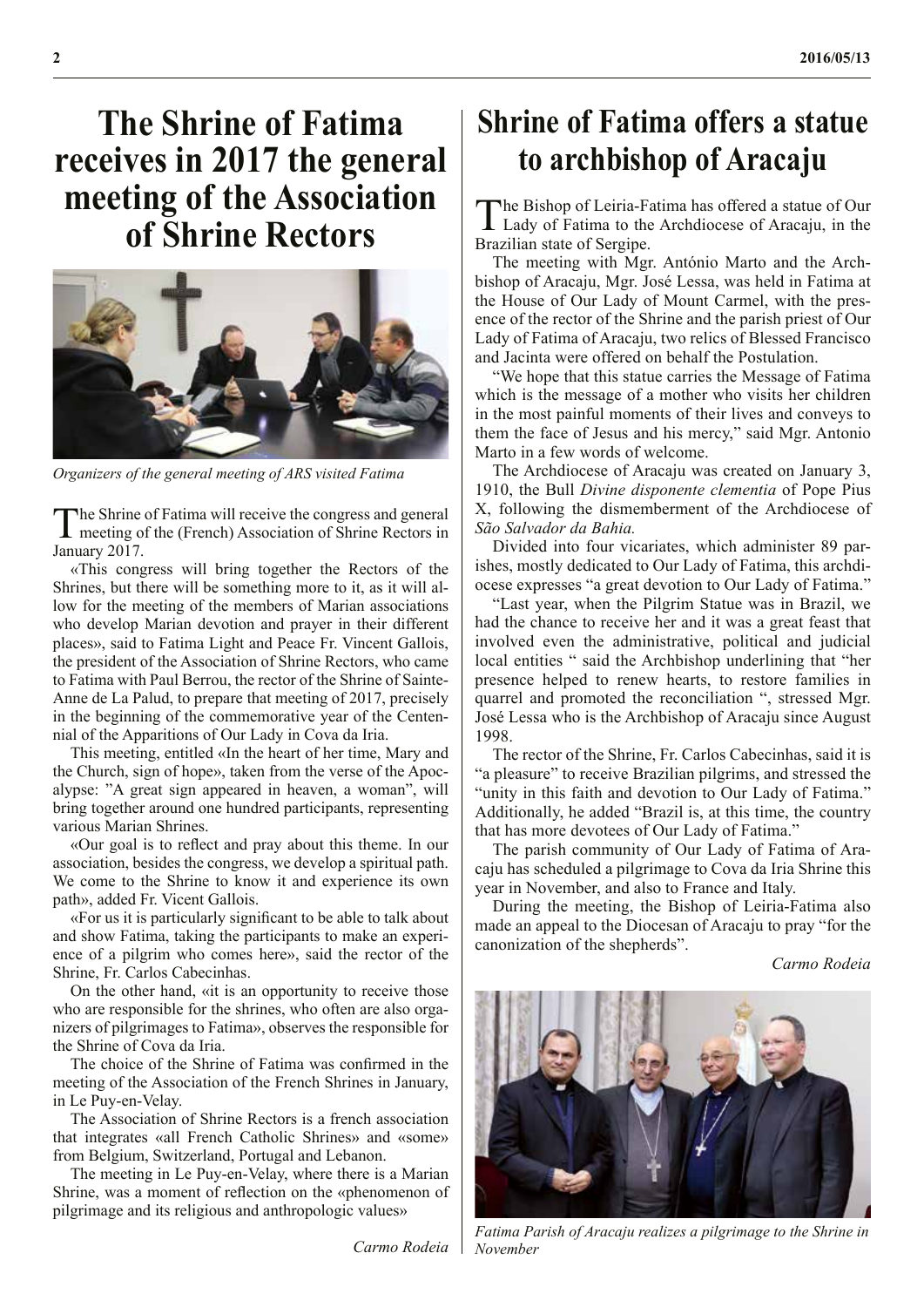### **Fiji Islands hosted congress on the Message of Fatima**



*Fiji Islands received first Congress on the Message of Fatima*

The World Apostolate of Fatima hosted its first congress on the message of Fatima for the Oceania region, in the archdiocese of Suva, in Fiji Islands, from the 26<sup>th</sup> to 29<sup>th</sup> November 2015. The four days program revolved around the theme: "The New Evangelization of Oceania and the urgency of living and promoting the Message of Fatima". The event brought together hundreds of people devoted to Our Lady, from Fiji Islands and from some neighbouring countries such as Australia, Samoa, Salomon and American Samoa islands and others representatives from more distant places, such as the Philippines, USA, Portugal and Puerto Rico.



*Congress gathered hundreds of persons from different countries*

The opening and closure of this congress were marked by a beautiful procession of the Statue of Our Lady of Fatima, carried by young people dressed in traditional customs of the country. The procession went through the main streets of the capital city and was followed by a multitude who, in prayer and singing to the Virgin Mary, walked towards the cathedral where Mass was celebrated.

Several speakers, including the Archbishop of Suva, Mons. Peter Chong and the international president of the World Apostolate of Fatima, Prof. Américo Ortiz, have shared their reflections during the congress. Both have emphasized the need to establish a correct Marian devotion in the Pacific region so that it may truly be at the service of evangelization.

The presence and the testimony of Ana Reis and Nuno Praz-

eres, from the Secretariat in Fatima, and the greeting messages sent by the Bishop of Leiria-Fatima, the Rector of the Shrine of Fatima, among others, have contributed to shorten the distances between Fiji Islands and Fatima. At the same time, it has allowed the participants to know better the atmosphere of faith and prayer that Fatima offers.

Among the various conclusions drawn from the works of the congress, it can be highlighted the need for reading and interpreting the message of Fatima always taking into account the particular context of a region. In the case of Oceania, it means to bring the message of Fatima to people living in isolated and scattered islands in the Pacific, often subject to poverty, violence and destruction of their ancestral values. Our Lady's calls for prayer, reparation and peace are therefore of extreme relevance in this context.

The meeting has also served to mobilize everyone for the celebrations of the Centennial of the Apparitions of Fatima, encouraging them to organize activities in their own countries to mark this ephemerid.

The World Apostolate of Fatima is an international association of the Church whose mission is to live and spread the Message of Our Lady of Fatima throughout the world. For further information: www.worldfatima.com

> *Nuno Prazeres World Apostolate of Fatima*



*At the opening, statue of Our Lady carried on shoulders by young men*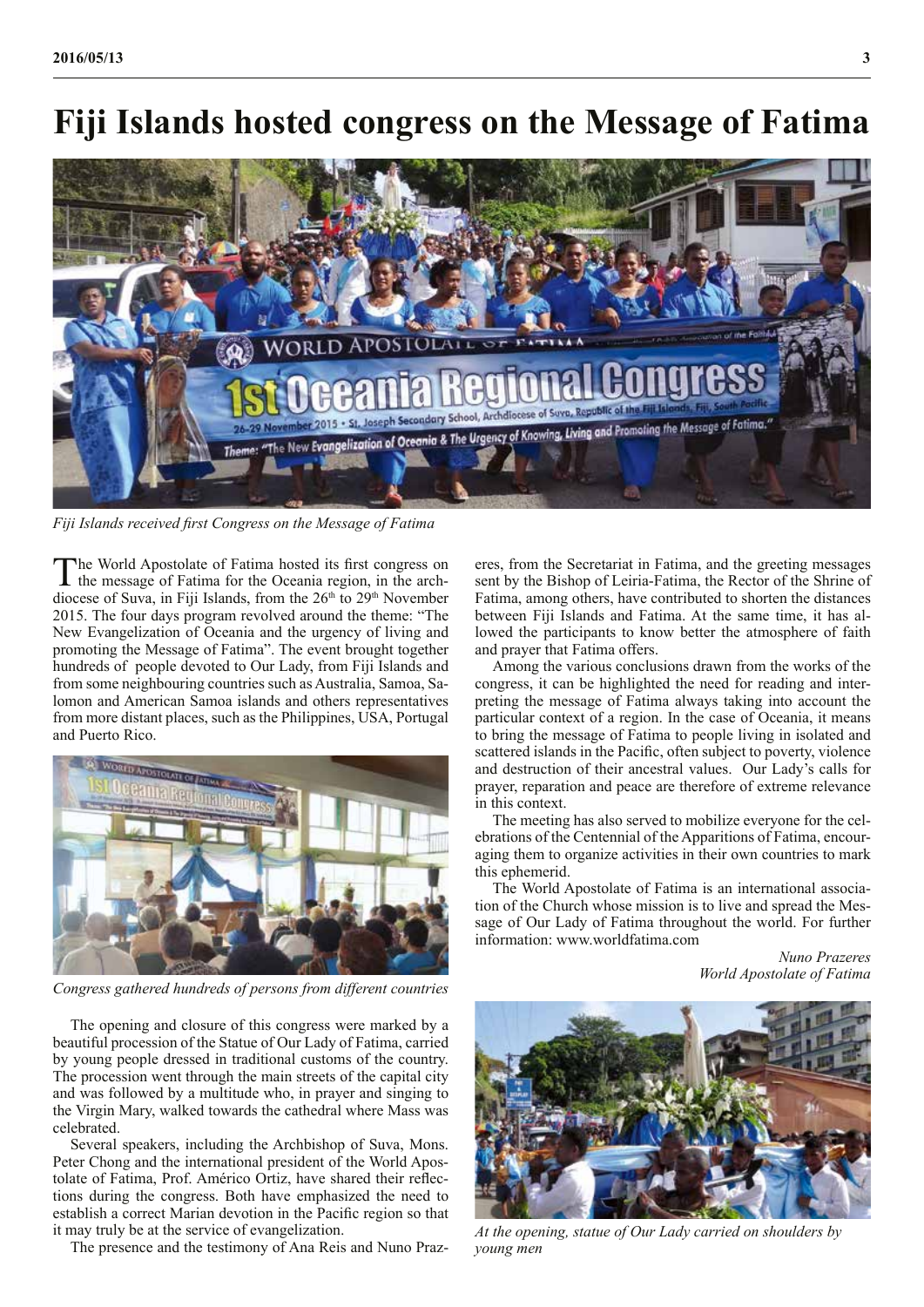## **International Meeting of Fatima gathered 1500 young people**



*Young people of Opus Dei in the annual youth meeting during Holy Week*

The International Meeting of Fatima – MIF – is a youth meeting that takes place during the Holy Week and carries out a variety of sporting and cultural activities in Fatima.

This meeting is attended by young people aged between 14-16 from 65 youth associations, mainly from Spain and Portugal but also from another European and African countries. This year around 1500 young people gathered, guided by tutors.

During this week, the group engaged in multiple activities such as: football, futsal, basketball, cinema, and quiz games on Europe and Literature. These youngsters visited elderly care homes and the John Paul II Support Centre for



*Spiritual activities combined with sport and ludic activities*

the disabled to provide them entertainment and to share the experience of human suffering.

The main purpose of the MIF is to offer a structure that allows young people to live the Holy Week with enthusiasm, in close proximity to Our Lady of Fatima and to take part in religious celebrations, with particular emphasis on the Easter Triduum celebrations, the Mass of the Lord's Supper, Lord's Passion, and Easter Vigil. Besides these activities, there is also time for relaxation and amusement, so much needed in young people of these ages, when on vacations.

They also visited all the places related to the apparitions of Our Lady and the Angel of Portugal. Many of these young men, and mainly the coordinators have a deep knowledge of all the events that happened in Cova da Iria.

To live the Holy Week so close to Our Lady and to have the privilege of many moments of prayer in the Chapel of Apparitions is definitely an unforgettable conversion experience for these youngsters.

#### *Josemaría García Castro*



*John Paul II Centre,one of the places visited by the group*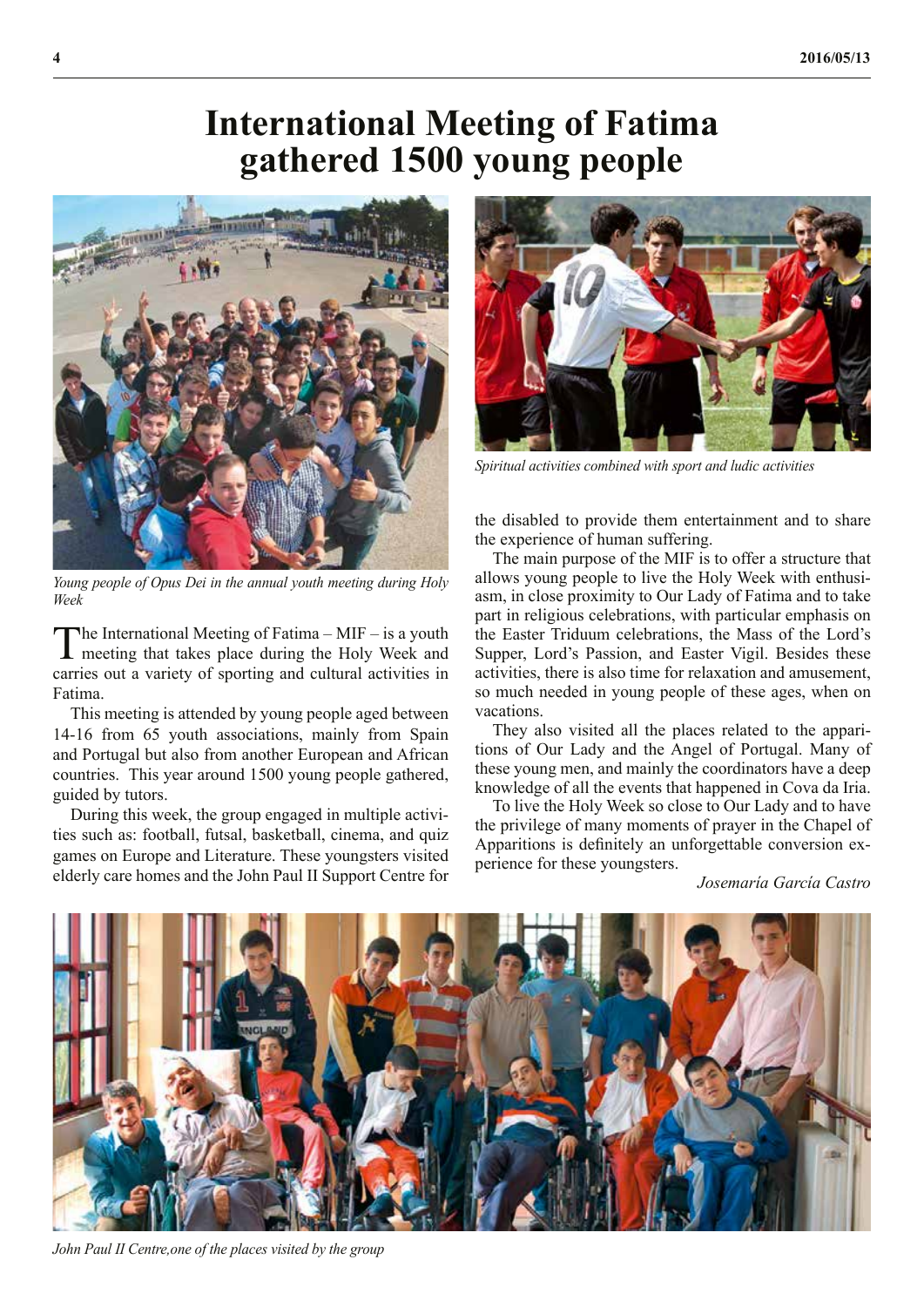#### **Pilgrims of the Apostulado de la Oración de Toledo made the 25th pilgrimage to Fatima**

A bout a thousand pilgrims of the Apostolado de la Oración<br>de Toledo – more than 500 youth, fifty priests and about one hundred families, mostly young – participated in the  $25<sup>th</sup>$ pilgrimage to the Shrine of Fatima.

Being a jubilee pilgrimage, the group offered an ostensorium that was used during a vigil organized on Sunday night, in the Chapel of the Apparitions.

Composed by different elements, who come every year to the Shrine of Cova da Iria on the Carnival season, the group is headed by Fr. Francisco Martin Carretero, who has always been connected to this initiative.

**«**It was here that many of us awakened to faith**»,** said the priest who comes since the beginning, even before entering to the seminary, «like others, who through this visit discovered their vocation».

The pilgrimage to Fatima began 25 years ago, in the small city of Talavera de la Reina, in the diocese of Toledo. In the beginnings, three buses were enough; «today they are more than 100», refers the priest saying that nothing stops this desire to come to Fatima, «not even the rain that we always get at the entrance».

«We converted ourselves into a national pilgrimage, from all the autonomous Spanish communities», he says, highlighting that everyone – «young and less young» - wants «to have this encounter with the tender look of the mother».

«That is the great miracle of Fatima: people who come with little faith; who come with friends and arrive here and then want to come back because of Our Lady», he confirms, highlighting that this place is «appropriate for discernment».

But this, unlike others, «is not any kind of pilgrimage» and, therefore, preparation «is fundamental».

«We did not come only for the walking; the spiritual experience is individual but it is also lived in group and therefore we begin preparation very early even because everyear we feel that more people come and people who had never done this kind of spiritual "walk"», he adds.

«We generally begin in November with letters directed to parishes, to monasteries and convents, asking them to pray for the success of the pilgrimage. Thereafter, we make videos and news



*Spanish group offered a ostensorium to the Shrine of Fatima*

on the pilgrimage so that people can know well what we are going to do», he reminds.

«Many people join and that's why the pilgrimage increases the number each time and, mainly, a significant number of youth who live the Marian spirituality in an intense way. When they reach the Chapel of the Apparitions, there is something that touches them, that's what they tell us», he still refers.

After arriving in Fatima, the days are spent in activities oriented to the Message of Fatima: prayer vigils, Eucharistic celebration, reflection and sharing; «it is all programmed in detail and it is very intense», refers Fr. Francisco Carretero.

«As this year we are celebrating the centennial of the Apparitions of the Angel, this pilgrimage earned a new sense for us», he says; «we are invited to reinforce this fundamental attitude of repentance and humbleness», to be «available for whatever God has reserved for each one of us».

He concludes that «we have to do what Our Lady taught the little shepherds and we came here to say yes to that confidence, which shows itself not by touching or kissing a stone, an image, but by allowing us to be touched by the Immaculate Heart of Our Lady and doing as she did».

*Carmo Rodeia*

#### **VI Pilgrimage of the Devotees of Our Lady of Fatima to the Shrine of Fatima**

The diocese of Getafe, Spain, carried out the annual pilgrimage to the Shrine of Fatima from the 3<sup>rd</sup> to 6<sup>th</sup> March.

This year, the group consisted of 130 pilgrims and many of them were already frequent participants of this pilgrimage. Three priests and one religious sister also attended the pilgrimage.

«We started our pilgrimage with great joy and enthusiasm for the opportunity to see once again our beloved mother, Our Lady of Fatima,» said António Bustos, member of the group.

Many religious ceremonies took place during the pilgrimage, such as the prayer of the Holy Rosary, as Our Lady requested, the daily celebration of Holy Mass in the Chapel of Apparitions, one hour of adoration and the Stations of the Cross. The priests who went on the pilgrimage confessed the pilgrims along the way.

On Saturday afternoon, after the Hour of Adoration, the group walked through the Holy Door of Mercy of the Shrine of Fatima, to receive the Jubilee of the Holy Year of Mercy.

By the end of the pilgrimage, the Spanish pilgrim mentioned that everyone «was full of love of the Holy Virgin and that they were blessed by a great spiritual grace. Everyone said that they would be happy to come back to Fatima next year, God willing, and with an even stronger reason, since we celebrate the Centennial of the Apparitions of Fatima.

*Antonio Huerta Bustos*



*Group of 130 pilgrims at the pilgrimage from the 3rd to 6th March*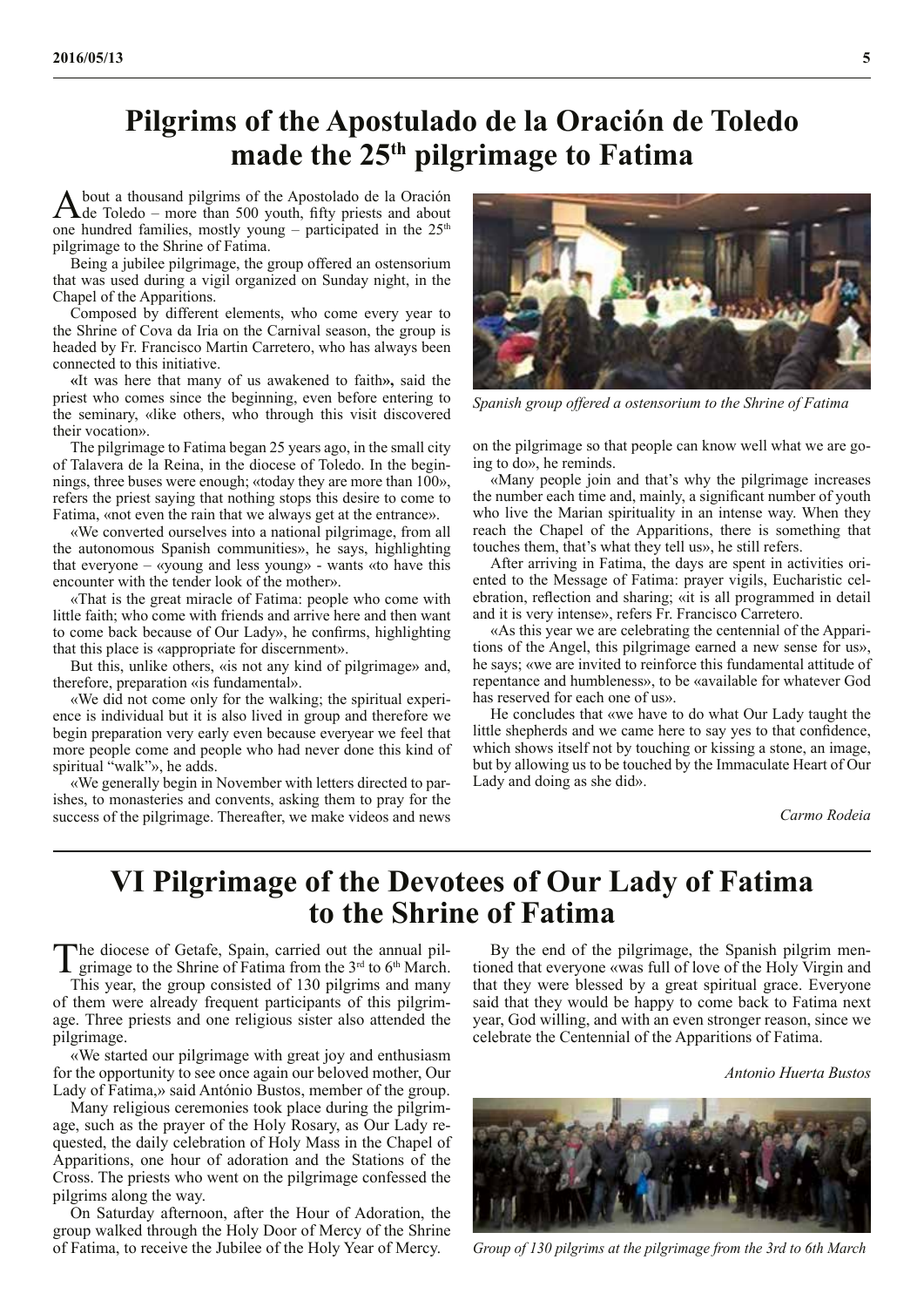## **Relics of the Little Shepherds in Rome**

The Movement of the Message of<br>Fatima in Italy promoted the celebration of the day of the Little Shepherds, on the 20<sup>th</sup> of February, with a triduum of prayer and catechises in the Basilica of Sant'Antonio al Laterano, in Rome.

In the Holy Year of Mercy, the Centennial of the Apparitions of the Angel to the Little Shepherds of Fatima is also celebrated. For a greater experience of this occasion, the Basilica of Sant'Antonio al Laterano offered to the faithful a celebrative triduum with a vast program.

On the  $18<sup>th</sup>$  of February, the images of Our Lady of Fatima and of Blessed Francisco and Jacinta Marto were received, accompanied by their relics. In this same day, there was a catechesis on Francisco Marto, in which the life and teachings of the young seer – who, albeit his short life, dedicated himself to adoration – was explored. During the evening Mass, all those who wished had opportunity to kiss the relics of the Little Shepherds.

A catechesis on Jacinta, another



*Basilica of Sant'Antonio al Laterano celebrates the day of the Little Shepherds*

one of the protagonists of this event, marked the  $19<sup>th</sup>$  of May. On this day there was also the opportunity to kiss the relics of the Little Shepherds.

On the 20<sup>th</sup>, the liturgical feast of the Little Shepherds, the catechesis offered to the faithful was entitled: "Called to Holiness". The evening Mass was presided by bishop Lorenzo Leuzzi, auxiliary bishop of Rome. At the end of the celebration, a prayer was addressed to the Blessed, followed by the farewell and the departure of the relics.

*Sandra Dantas*

#### **Our Lady is "the example of faith" able to transform our lives**



*April pilgrimage with the presence of five groups of pilgrims*

The Rector of the Shrine of Fatima, Fr. Carlos Cabecinhas said in his homily at the mass of the monthly pilgrimage of April at the Shrine, celebrated in the Basilica of the Most Holy Trinity, that "only faith can open our eyes to this new reality, able to transform our lives", which is the experience of Risen Christ.

And Our Lady "is an example of this faith and of the acceptance of the living Jesus Christ" because She "conceived

the Son believing" and "by believing, waited for resurrection" he continued. In that sense, our eyes perceive Her as the "example of faith in the resurrection of Christ," said the Rector.

After welcoming the pilgrims who were present, in different languages, the Rector of the Shrine of Fatima, based on the Gospel, which, in this Easter season, focuses on the resurrection of Jesus, underlined the importance of the "encounter with the Risen Christ" by referring that it is this experience "that makes us Christians. And Mary is also here a model for us". "Today, we can't see Jesus as those who lived with Him during his life in Palestine did. The presence of the Risen Lord is invisible to the eye, but faith perceives the signs of his presence" said the Rector identifying the different ways in which He can be present: in the word, in the Eucharist and in what happens around us. And he issued a challenge: "those who find the Risen Christ cannot but announce Him."

The Rector of the Shrine also highlighted that this "announcement turns Fatima into a worldwide spread ecclesial event".

Fr. Carlos Cabecinhas ended by asking Our Lady to "help us to experience the expansive joy that comes from the presence of the living Christ in our lives, to become announcers, like the Shepherds".

Five groups were announced: one from Portugal, one from Brazil, two groups from France, and one group from Czech Republic.

*Ana Filipa Luís e Sandra Dantas*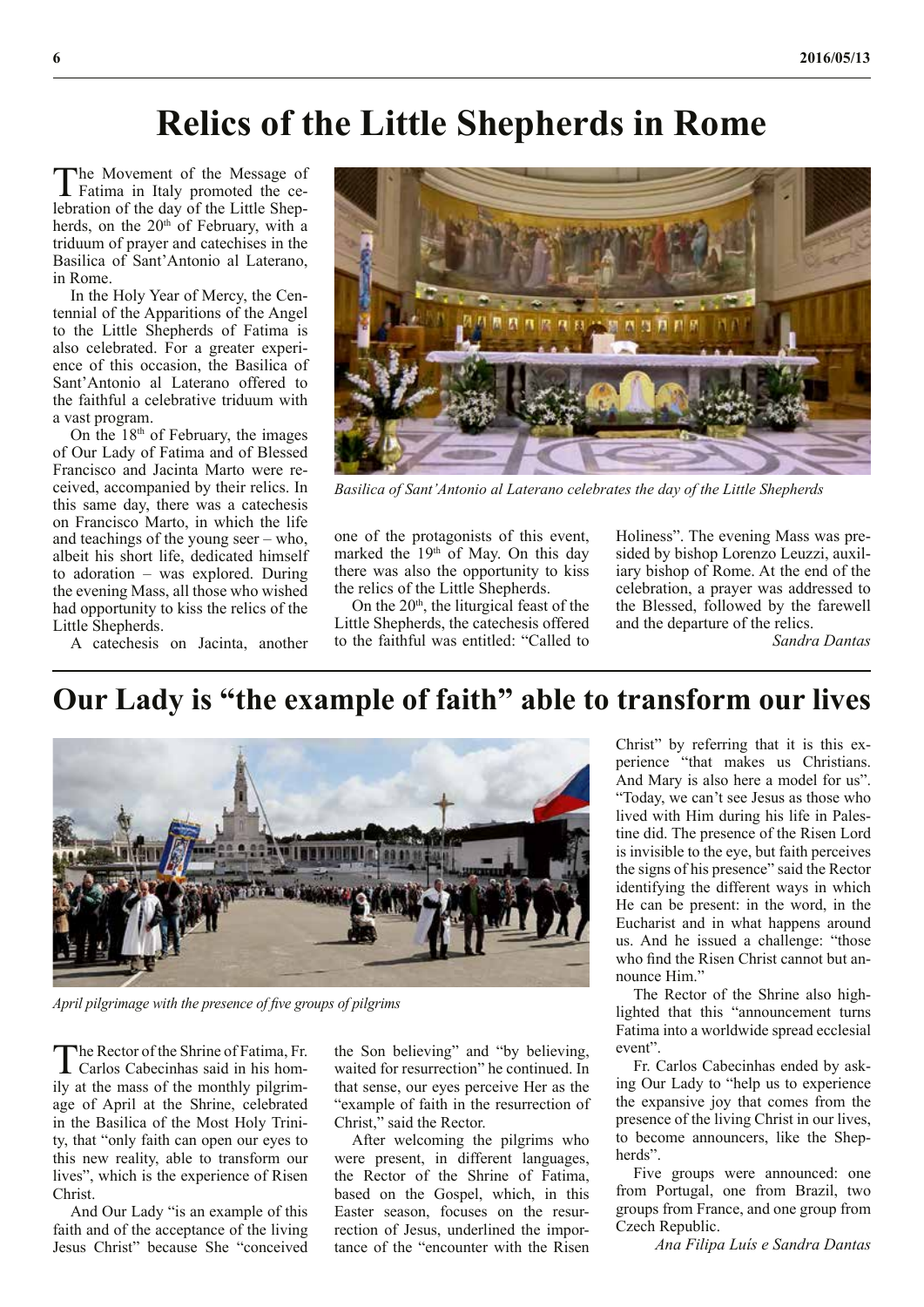## **Shrine of Fatima welcomes the IV National Eucharistic Congress in June**

The Bishops' Conference of Portugal (CEP), the Shrine of Fatima and the Apostleship of Prayer – Pope's Worldwide Prayer Network are promoting the IV National Eucharistic Congress that will take place in Fatima from the  $10<sup>th</sup>$  until the  $12<sup>th</sup>$ of June.

The initiative, included in the celebrations of the Centennial of the Apparitions of Fatima, has as its theme "To live the Eucharist, source of Mercy" and it's a unique occasion for the participants to deepen the richness of this Jubilee Year, in their relationship with the Eucharist and the Message of Fatima.

Among the speakers, the Congress will be attended by the Perfect of the Congregation for Institutes of Consecrated Life and Societies of Apostolic Life, the Brazilian Cardinal, João Braz de Aviz; the President of the Pontifical Committee for International Eucharistic Congress; the Italian Archbishop, Piero Marini; the **Informações sobre <sup>o</sup> programa <sup>e</sup> InscrIções:**



**Santuário de Fátima: 249 539 600 | Apostolado da Oração: 253 689 446 site: www.congressoeucaristico.pt | mail: geral@congressoeucaristico.pt**

Bishop of Lamego, António Couto; the Postulator of the Cause of Canonisation of the Shepherds of Fatima, Sister Ângela Coelho; the teacher José Eduardo Borges de Pinho, of the Portuguese Catholic University and the rector of the Shrine of Our Lady of Conception of Vila Viçosa, Fr. Francisco Couto.

The agenda includes conferences as well as cultural events and celebrations.

The Cardinal Patriarch of Lisbon, Manuel Clemente and the Bishop of Leiria-Fatima, António Marto will attend the opening session.

The program of the Congress starts with a celebration included in the Annual Children's Pilgrimage, in the Prayer Area of the Shrine, on the 10<sup>th</sup> of June at 11am. The applications, handled by the Shrine of Fatima can be made through the e-mail geral $@$ congressoeucaristico.pt

*Carmo Rodeia*

#### **Shrine of Fatima laments the death of Bishop Rubén Héctor di Monte**

«A great apostle of Fatima whose death we lament» is gone, said the Rector of the Shrine of Fatima to the Press Room of the Shrine of Fatima



this Tuesday morning, April 19, a few hours after the death of Bishop Rubén Héctor di Monte, 84 years old, in his native country, Argentina.

Bishop Rubén Héctor di Monte was born on the 12<sup>th</sup> of April 1932 in Luján, Argentina. Ordained priest on the 5th of December 1954, he was elected titular bishop of Giomnio and auxiliary of Avellaneda on the 13th of June 1980 by John Paul II. On the 26<sup>th</sup> of April 2000, he became archbishop of Mercedes-Luján. He renounced his post due to his age on the 27<sup>th</sup> of December 2007.

Bishop Rubén Héctor di Monte, archbishop of Mercedes-Luján, was in Fatima for the last time in May 2014, on the occasion of one more pilgrimage to this Shrine, which was so dear to him.

With Sister Alba Maria Martinez, he founded the Missionary Family of Our Lady of the Rosary of Fatima in 1986.

"We want to expand our devotion of

Our Lady of Fatima and we seek to be very faithful to her Message. We have a "Fatimobile" which goes across the country – it is already the second one, for we have already covered thousands of kilometres – distributing a lot of informative material: posters, calendars, flyers, pins, etc. We never charged anything for the materials; it's all offered", referred Monsignor Rubén in the interview that he gave in 2004 to the Press Room of the Shrine of Fatima.

He was the responsible for the organization of four pilgrimages of the Pilgrim Image of Fatima to Argentina and a tireless promotor of the Message of Fatima in his country.

The Shrine of Fatima remembers with emotion this great apostle of Fatima for whom we are praying today, believing that he was received in the maternal arms of the Mother, whom he helped so much to make known.